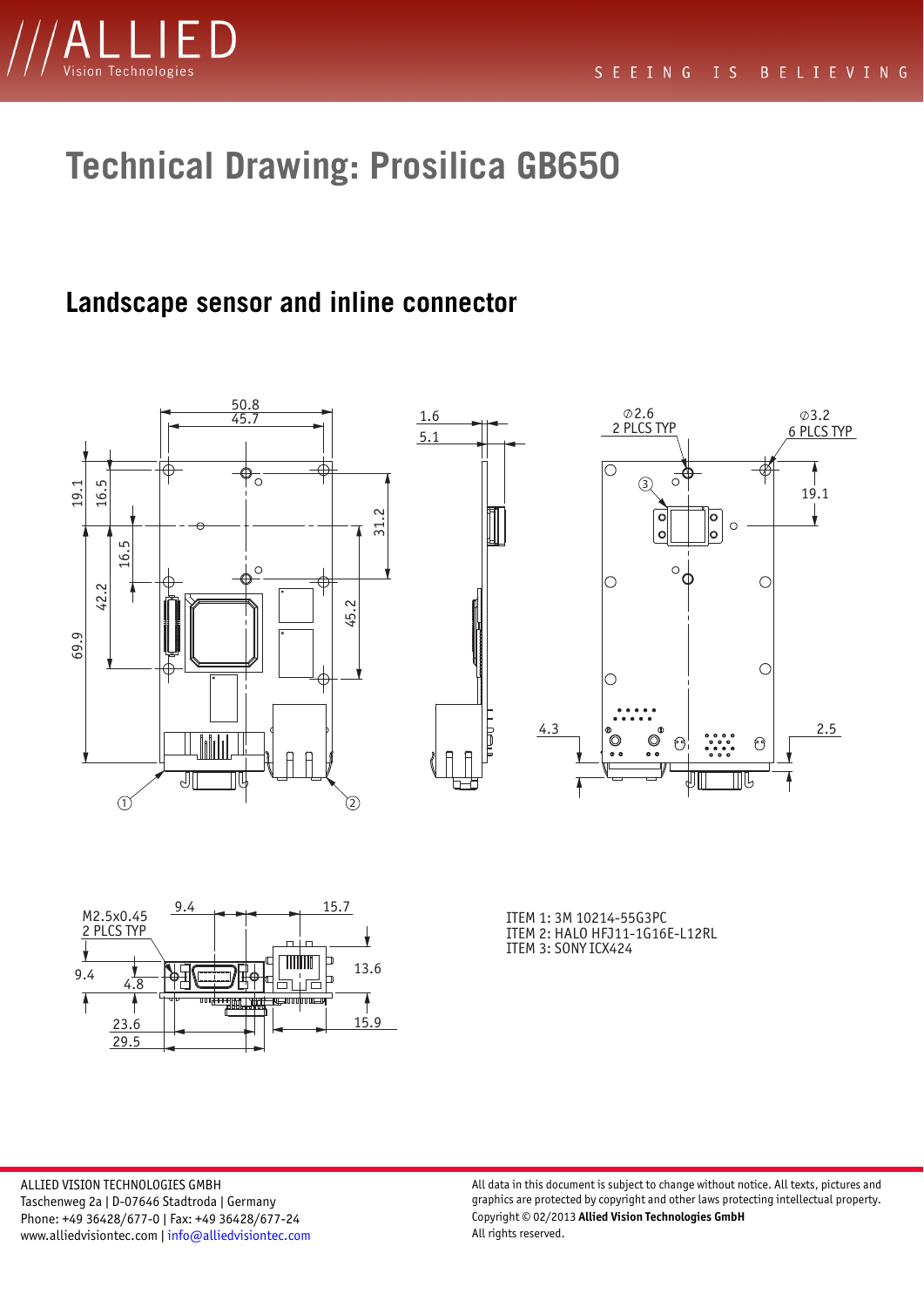

### **Landscape sensor and vertical connector**









ITEM 2: HALO HFJV1-E1G16-L12RL ITEM 3: SONY ICX424

ALLIED VISION TECHNOLOGIES GMBH Taschenweg 2a | D-07646 Stadtroda | Germany Phone: +49 36428/677-0 | Fax: +49 36428/677-24 www.alliedvisiontec.com | [info@alliedvisiontec.com](mailto: info@alliedvisiontec.com)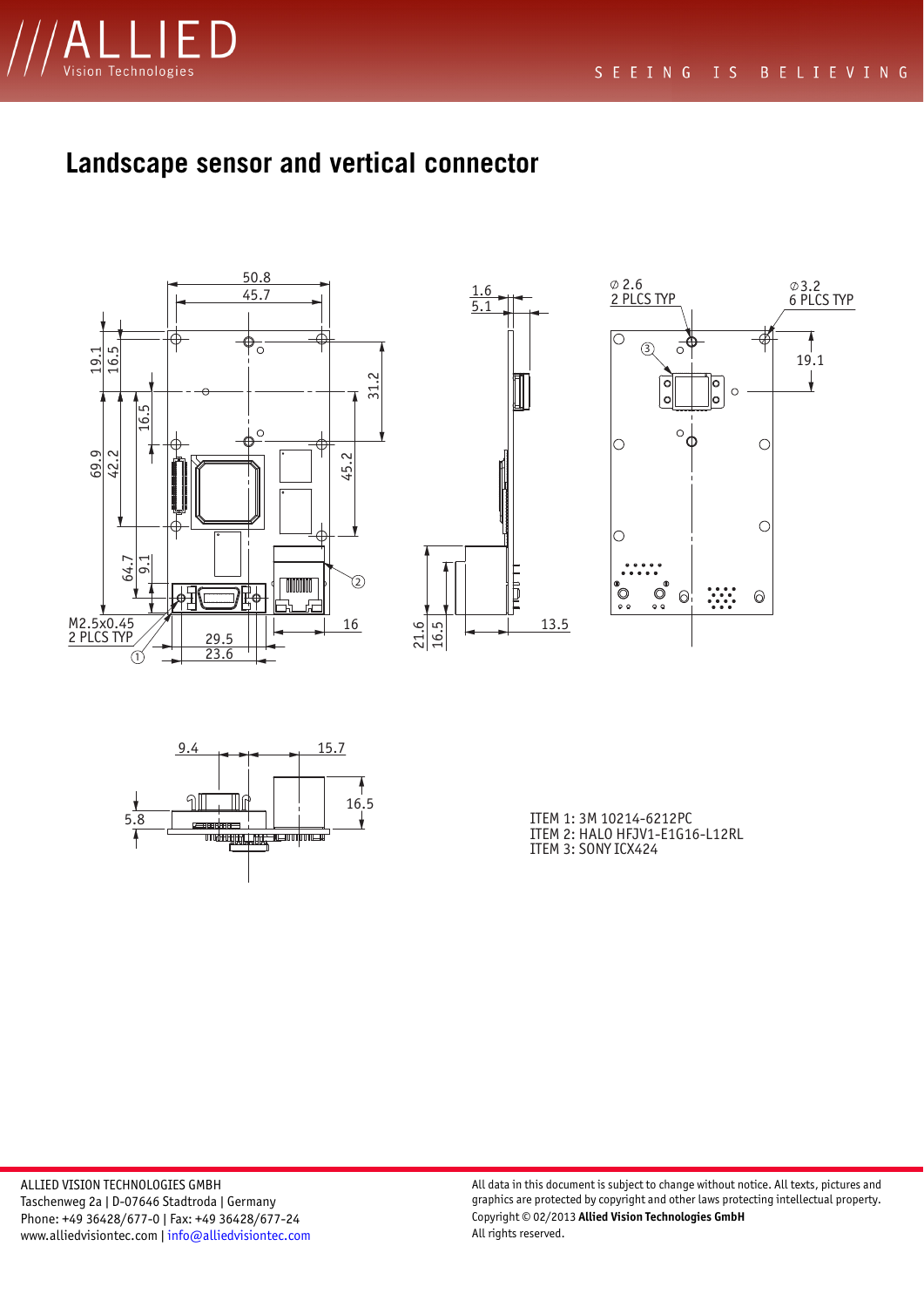

## **Portrait sensor and inline connector**









ITEM 2: HALO HFJ11-1G16E-L12RL ITEM 3: SONY ICX424

ALLIED VISION TECHNOLOGIES GMBH Taschenweg 2a | D-07646 Stadtroda | Germany Phone: +49 36428/677-0 | Fax: +49 36428/677-24 www.alliedvisiontec.com | [info@alliedvisiontec.com](mailto: info@alliedvisiontec.com)